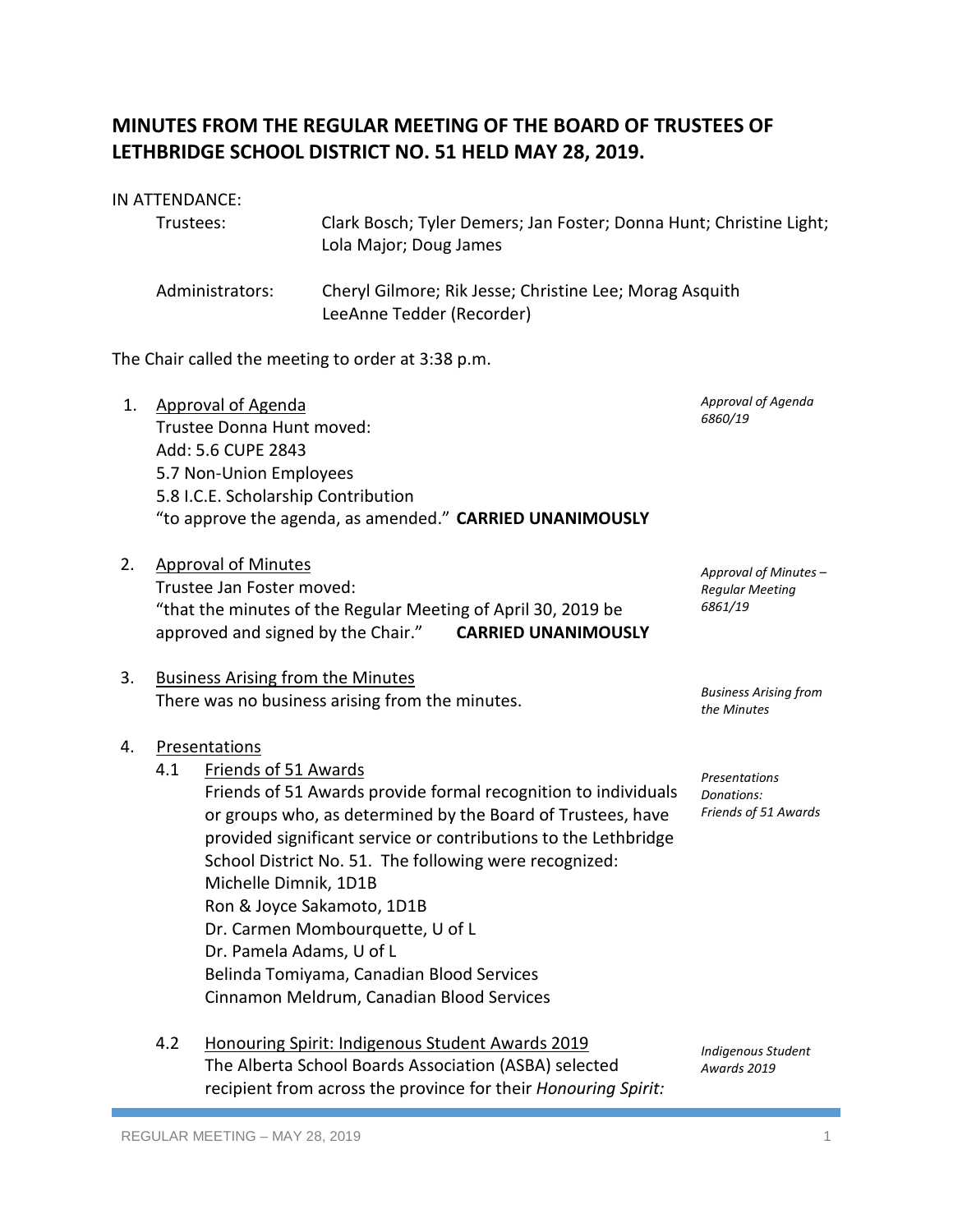*Indigenous Student Awards 2019*. District students receiving honourable mention: Marley Ashlyn Leona Black Plume Eva Sweet Grass Brody Hunt

#### 5. Action Items

5.1 Approval of International Trips – WCHS

WCHS requested approval for three international trips. Salmon, Idaho and Denver, Colorado – Sep 11 to 19, 2019 Ireland, Scotland and English – Apr 9 to 19, 2020 Finland / Alberta International Research – Oct 11 to 18, 2019

Trustee Jan Foster moved:

"that the WCHS football trip to Salmon, Idaho and Denver, Colorado from September 11 to 16, 2019 be approved, on the condition that all district policies and procedures are strictly followed." **CARRIED UNANIMOUSLY**

Trustee Jan Foster moved:

"that the WCHS fine arts tour of Ireland, Scotland and England from April 9 to 19, 2020 be approved, on the condition that all district policies and procedures are strictly followed."

#### **CARRIED UNANIMOUSLY**

Trustee Jan Foster moved:

"that the WCHS trip to Helsinki and Joensuu, Finland from October 4 to 11, 2019 be approved, on the condition that all district policies and procedures are strictly followed."

#### **CARRIED UNANIMOUSLY**

5.2 Approval of International Trips – LCI / District LCI requested approval for three international trips. Football - Sandpoint, Idaho – Sep 13-14, 2019 Choir and Band - Anaheim, California – April 2020 District Wrestling Program – Havre, Montana – Dec 6-7, 2019 District Wrestling Program – Cut Bank, Montana – Jan 10-11, 2020 Trustee Donna Hunt moved:

"that the LCI football trip to the northern United States, from September 13 to 14, 2019 be approved, on the condition that all district policies and procedures are strictly followed."

**CARRIED UNANIMOUSLY**

*Action Items*

*Approval of International Trips WCHS football – Idaho & Colorado 6862/19*

*WCHS Fine Arts tour of Ireland, Scotland and England 6863/19*

*WCHS trip to Helsinki and Joensuu, Finland 6864/19*

*Approval of International Trips LCI Football – Idaho 6865/19*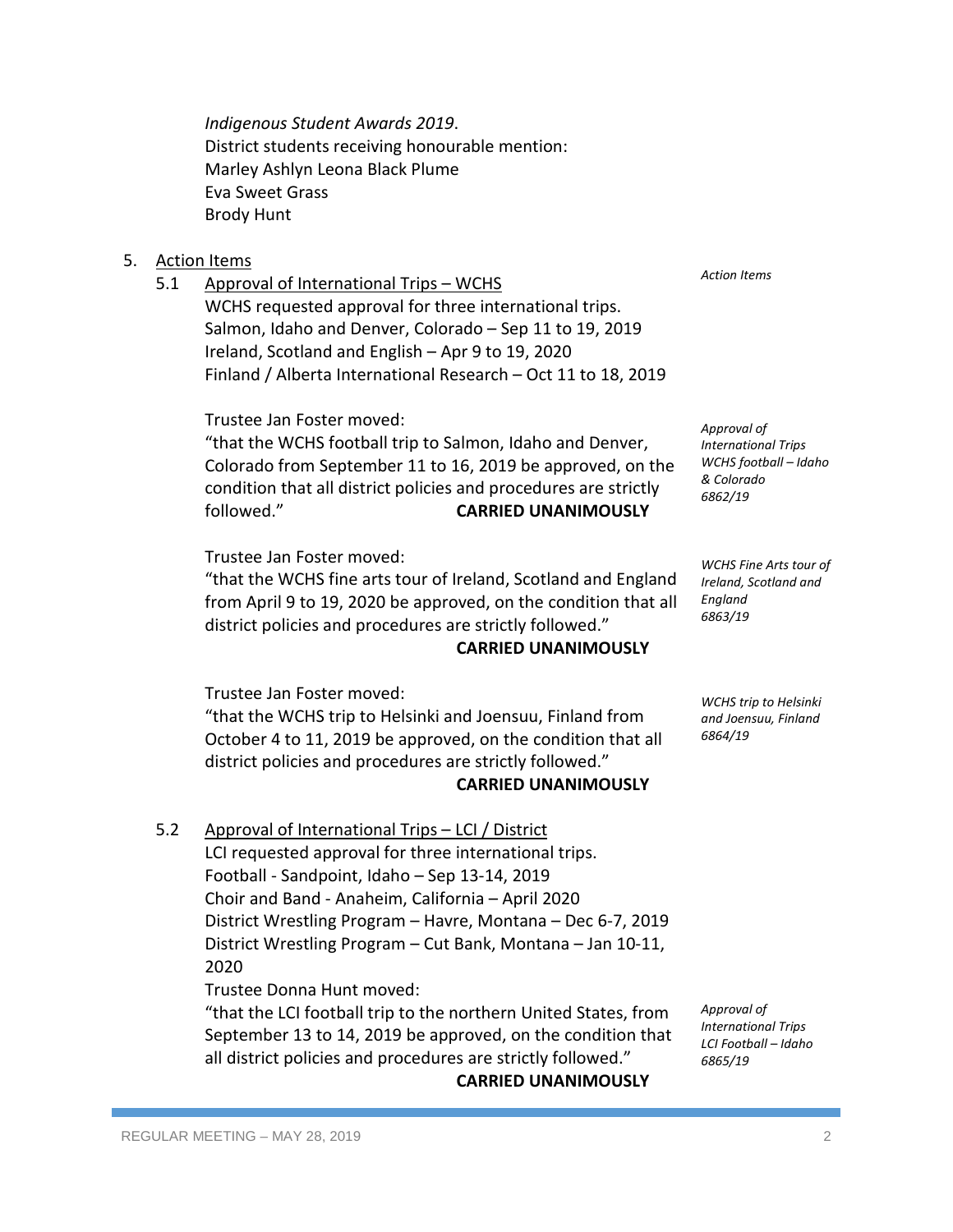REGULAR MEETING – MAY 28, 2019 3

Trustee Donna Hunt moved:

"that the LCI choir and band performance tour to Anaheim, California, USA from April 20 to 28, 2020 be approved, on the condition that all district policies and procedures are strictly followed." **CARRIED UNANIMOUSLY**

Trustee Donna Hunt moved:

"that the Lethbridge School District No. 51 Wrestling Program trip to Havre, Montana on December 6 to 7, 2019 and to Cut Bank, Montana from January 10 to 11, 2020 be approved, on the condition that all district policies and procedures are strictly followed." **CARRIED UNANIMOUSLY**

*LCI Choir and Band trip to Anaheim, California 6866/19*

*District Wrestling Program 6867/19*

*Inclusive Education Presentation*

*Public Forum*

*Locally Developed Courses for Grade 7-9 6868/19*

4.3 Inclusive Education

Director of Inclusive Education, Ann Muldoon provided a presentation to the Board.

paid to educational assistants. We have EAs that are .84 of a position. They are being paid below the poverty level in the City of Lethbridge. They work with our most difficult kids and often have need of more than one job. How about we be the first district in Alberta to pay our EAs what they are worth.

Public Forum – Allison Pike requested that the Board consider the wages

Tyler Demers asked where Allison would suggest the funds come from within the budget?

Allison Pike would recommend reinvesting funds that were not used due to lack of positions filled in the past. She feels there has to be other ways to do this.

5.3 Authorization of Locally Developed Courses

Request for Locally Developed Courses for grade 7 to 9 was made.

Trustee Doug James moved:

"that the Board of Trustees approve the use of the following locally developed grade 7 to 9 courses in all District middle and high schools from September 1, 2019 to August 31, 2023: G.S. Lakie

Beginner Hip-Hop Beginner Tap Dance Performance (Hip-Hop or Fusion) Dancing Duos 8 Musical Theatre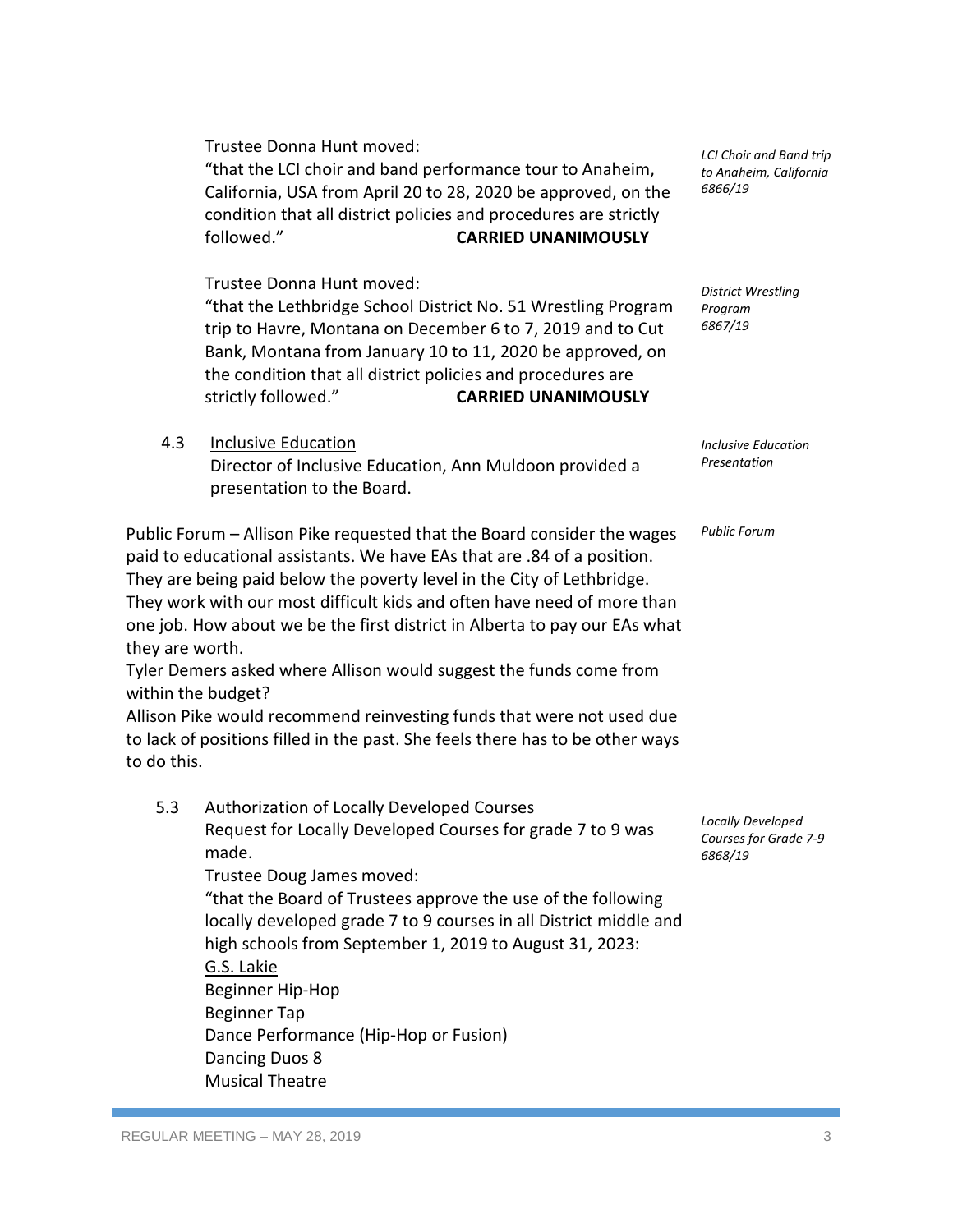Wilson Babysitting Broadcasting Cosmetology Filmmaking Popular Culture **WCHS** Dance 9 IB Prep & Math Skills; and Reading Café." **CARRIED UNANIMOUSLY**

# 5.4 Authorization of High School Locally Developed Courses Request for High School Locally Developed Courses was made. The Province approves these courses after our Board approves them.

Trustee Doug James moved:

"that the Board of Trustees approve the use of the senior high course in all District high schools: Ballet (2019) 15, 25 and 35 for 5 credits all from September 1, 2019 to August 31, 2023." **CARRIED UNANIMOUSLY**

Trustee Doug James moved:

"that the Board of Trustees approve the use of senior high courses in all District high schools: Contemporary Dance (2019) 25 and 35 for 5 credits all from September 1, 2019 to August 31, 2023." **CARRIED UNANIMOUSLY**

Trustee Doug James moved:

"that the Board of Trustees approve the use of the senior high courses in all District high schools: Dance (2019) 15, 25 and 35 for 3 and 5 credits all from September 1, 2019 to August 31, 2023." **CARRIED UNANIMOUSLY**

Trustee Doug James moved:

"that the Board of Trustees approve the use of the senior high courses in all District high schools: Dance Composition (2019) 35 for 5 credits all from September 1, 2019 to August 31, 2023." **CARRIED UNANIMOUSLY**

Trustee Doug James moved:

"that the Board of Trustees approve the use of the senior high courses in all District high schools: Jazz Dance (2019) 25 and 35

*Locally Developed Courses Ballet 6869/19*

*Locally Developed Courses Contemporary Dance 6870/19*

*Locally Developed Courses Dance 6871/19*

*Locally Developed Courses Dance Composition 6872/19*

*Locally Developed Courses Jazz Dance 6873/19*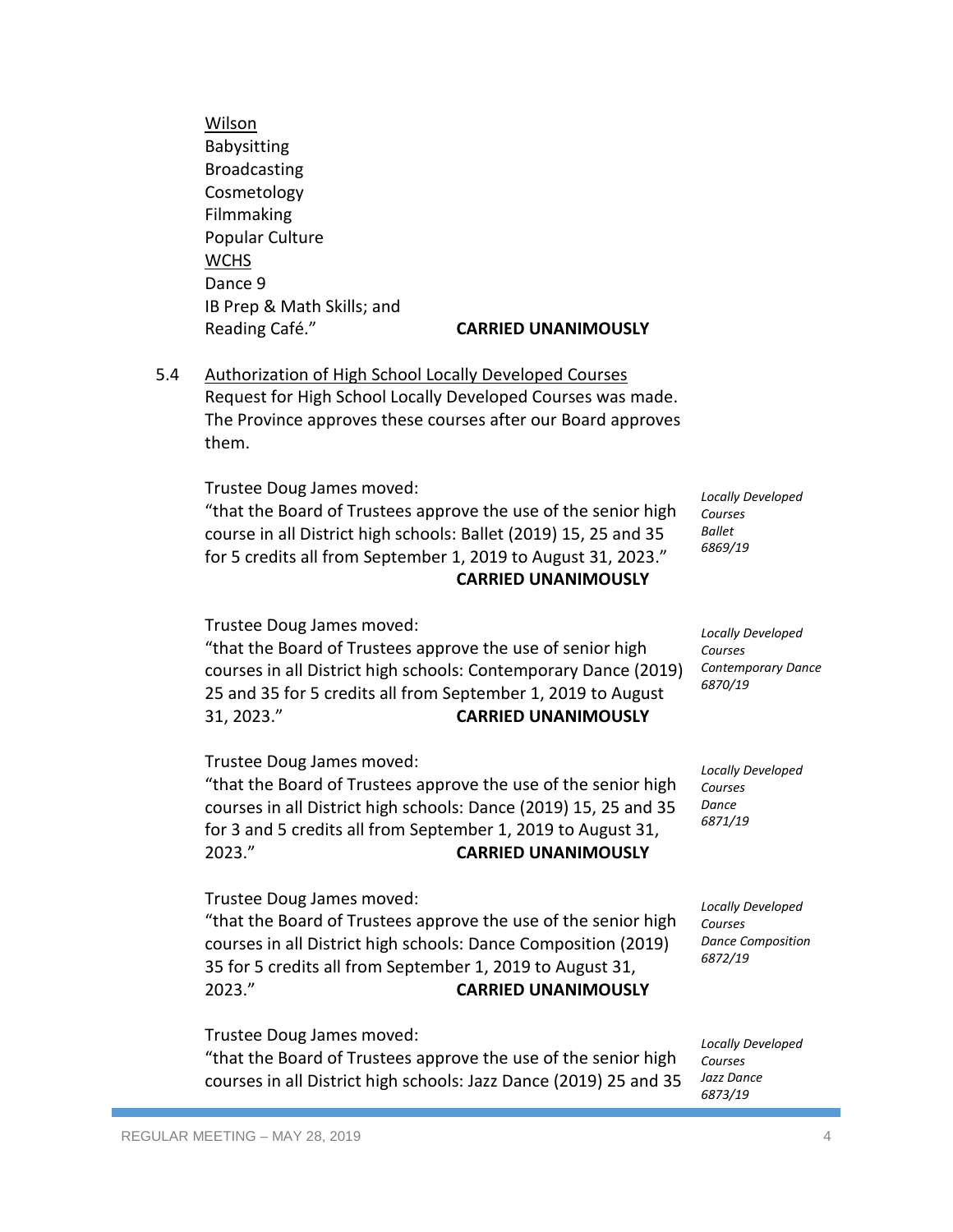## for 5 credits all from September 1, 2019 to August 31, 2023." **CARRIED UNANIMOUSLY**

Trustee Doug James moved: "that the Board of Trustees approve the use of the senior high courses in all District high schools: Advanced Acting/Touring Theatre (2019) 15, 25 and 35 for 3 and 5 credits all from September 1, 2019 to August 31, 2023."

### **CARRIED UNANIMOUSLY**

Trustee Doug James moved:

"that the Board of Trustees approve the use of the senior high courses in all District high schools: Yoga (2019) 15, 25 and 35 for 3 and 5 credits all from September 1, 2019 to August 31, 2023." **CARRIED UNANIMOUSLY**

Trustee Doug James moved:

"that the Board of Trustees approve the use of the senior high courses in all District high schools: Portfolio Art (2019) 35 for 3 and 5 credits all from September 1, 2019 to August 31, 2023." **CARRIED UNANIMOUSLY**

## 5.5 Memorandum of Settlement between the Board and CUPE Local #290

The Board Negotiating Committee reached a Memorandum of Settlement with the Negotiating Committee of CUPE 290. Trustee Tyler Demers moved:

"that the Memorandum of Settlement between the Board of Trustees of Lethbridge School District No. 51 and the Canadian Union of Public Employees No. 290 dated the 13<sup>th</sup> day of May 2019 be approved." **CARRIED UNANIMOUSLY**

Board Chair, Clark Bosch, declared conflict on Item 5.6 and 5.7. The Chair was assumed by Vice Chair, Christine Light.

5.6 CUPE 2843

Trustee Tyler Demers moved:

"In recognition of employees of CUPE 2843, and all they do for Lethbridge School District No. 51, a one-time lump sum bonus of 2%, to be paid by June  $30<sup>th</sup>$ . The lump sum bonus to be paid to all employees of CUPE 2843 as of June 1<sup>st</sup>, 2019 using Box 14 of the 2018 T4 Supplementary."

**CARRIED UNANIMOUSLY**

*Locally Developed Courses Advanced Acting/Touring Theatre 6874/19*

*Locally Developed Courses Yoga 6875/19*

*Locally Developed Courses Portfolio Art 6876/19*

*Memorandum of Settlement between the Board and CUPE Local No. 290 6877/19*

*CUPE 2843 6878/19*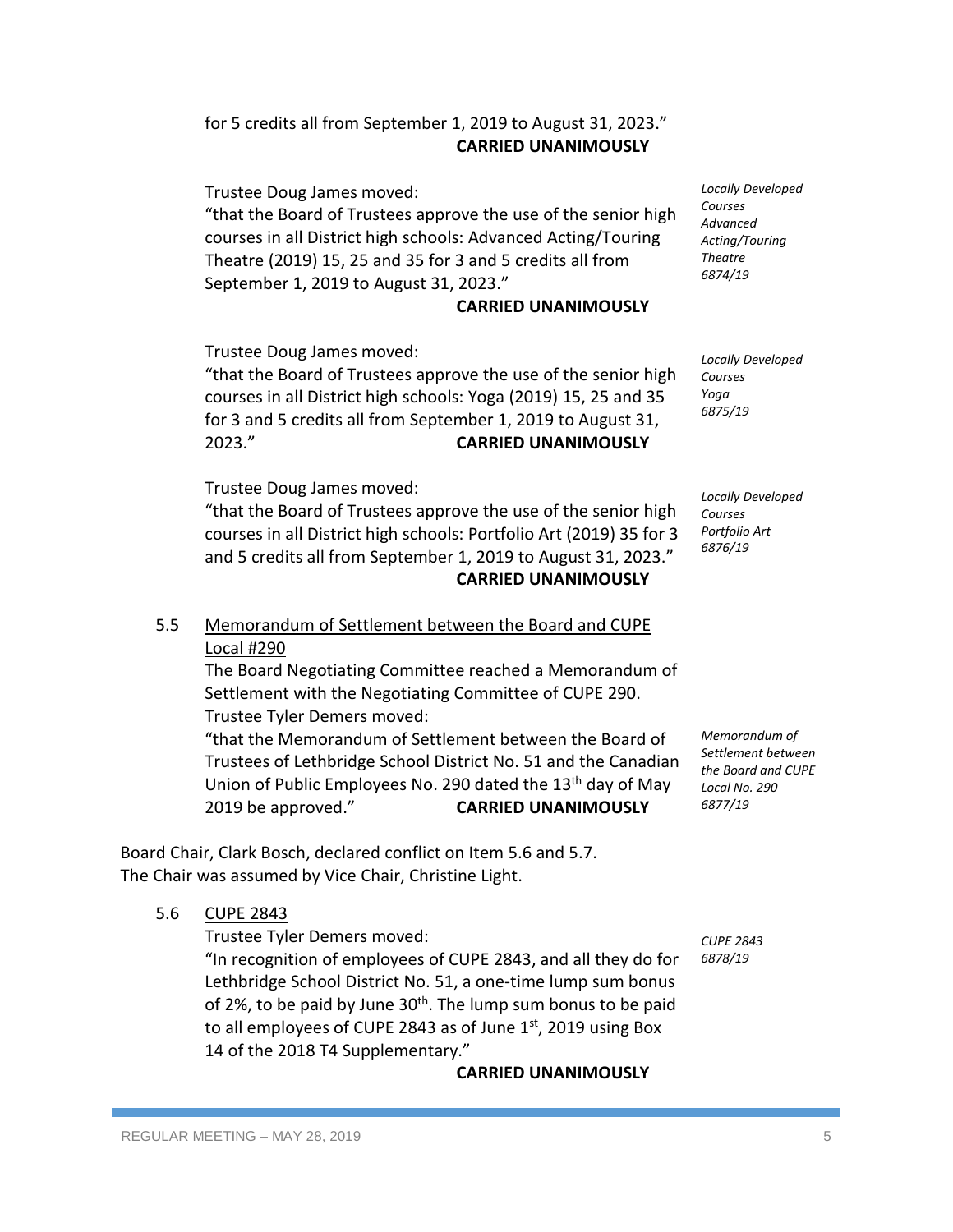# 5.7 Non-Union Employees

Trustee Tyler Demers moved:

"In recognition of Non-Union employees and all they do for Lethbridge School District No. 51 a one-time lump sum bonus of 2%, to be paid by June  $30<sup>th</sup>$ , 2019. This excludes the Superintendent of Schools who is ineligible. The lump sum bonus to be paid to these Non-Union employees as of June  $1<sup>st</sup>$ , 2019 using Box 14 of the 2018 T4 Supplementary."

**CARRIED UNANIMOUSLY**

The Vice Chair turned the meeting back over to Chair, Clark Bosch.

5.8 I.C.E. Scholarship Donation

Our longest serving Superintendent Dr. Bob Plaxton passed away in December 2018. After he retired from the District, he took on the position of Executive Director of CASS. He remained involved with education well into retirement. French Immersion and Kindergarten were just two programs that came into our schools during his time as Superintendent. In addition, new schools were opened in West Lethbridge.

Trustee Jan Foster moved:

"*that the Board make a donation in the amount of \$100 to the I.C.E. Scholarship Program in memory of Dr. Robert Plaxton and further that we advise his family of this donation*."

# **CARRIED UNANIMOUSLY**

6. District Highlights

- Lola Distinguished award program at LCI, Arts Alive & Well, District Student Advisory, Edwin Parr Banquet, Joint City of Lethbridge and School Districts, 1D1B toasts in the Lethbridge Herald.
- Tyler LCI Grad.
- Doug LCI Grad, FNMI Feather Blessing.
- Donna Poverty Intervention Lunch, LCI Grad and Grand March.
- Jan District Teacher Induction Program (TIP), Edwin Parr Banquet, Volunteer Appreciation Lunch.
- Christine Light Katherine Applegate at Chinook, spoke at DSAC and Lethbridge Christian School, Arts Alive & Well, Poverty Intervention Lunch. Gratitude and humility of students.

*Non-Union Employees 6879/19*

*I.C.E.Scholarship Program donation 6880/19*

*District Highlights*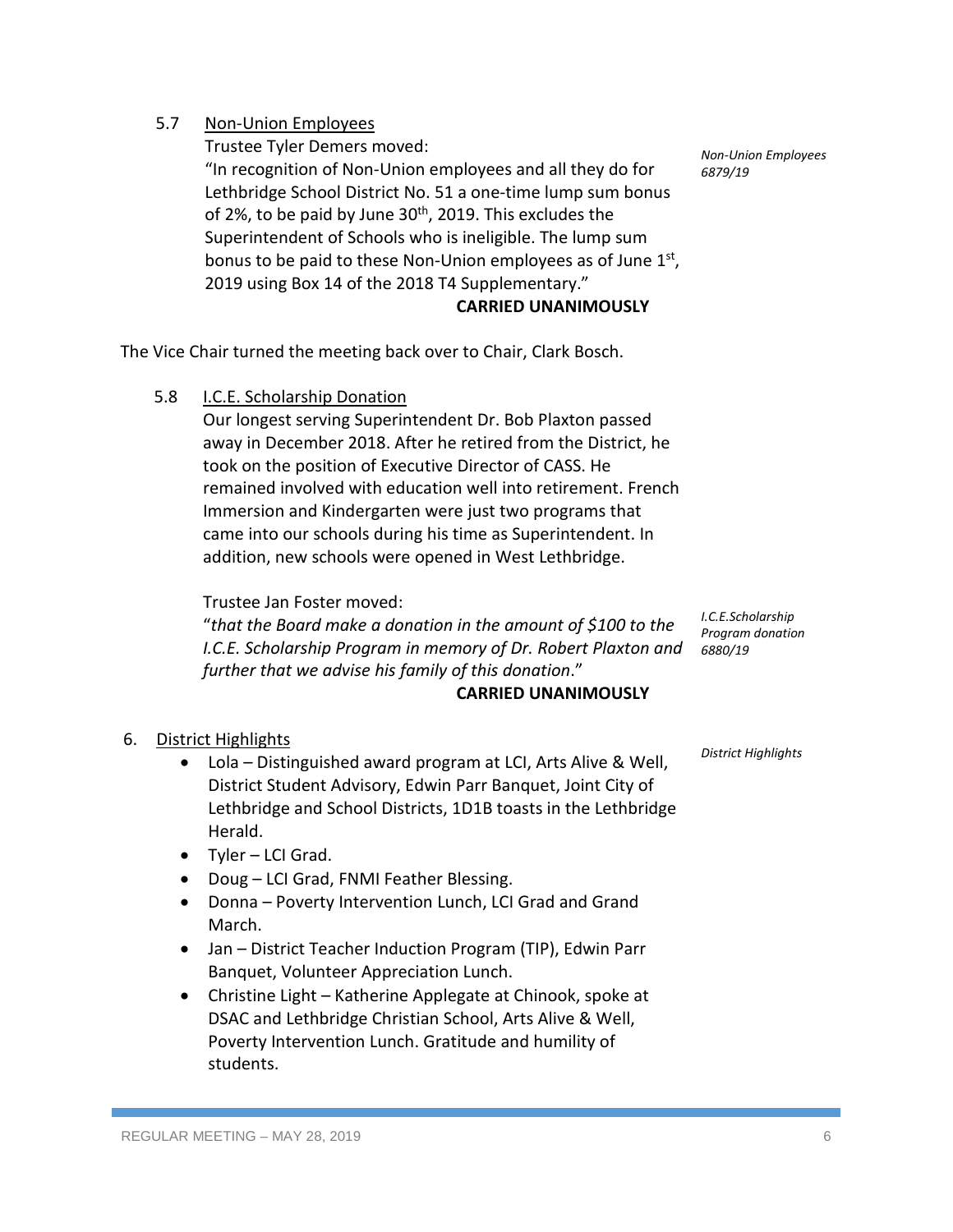| • Clark – Edwin Parr Banquet, SAIAC said goodbye to Dave Wells |
|----------------------------------------------------------------|
| (he ran high school athletics) – shout out to Dave.            |

|  | 7. Information Items |                                                                                                                                                                                                                                                                                                                            |                                                      |
|--|----------------------|----------------------------------------------------------------------------------------------------------------------------------------------------------------------------------------------------------------------------------------------------------------------------------------------------------------------------|------------------------------------------------------|
|  |                      | 7.1 Board Chair Report                                                                                                                                                                                                                                                                                                     | <b>Information Items</b>                             |
|  |                      | 7.1.1 Edwin Parr Zone 6 Award<br>Edwin Parr Zone 6 Award banquet was held May 15,<br>2019 in Taber. Wilson teacher Melanie Wasylenko was<br>the District nominee and provided an exceptional<br>address at the banquet. Communications Officer Garrett<br>Simmons created an outstanding video showcasing our<br>nominee.  | Edwin Parr Zone 6<br>Award                           |
|  |                      | 7.1.2 Budget Open House<br>The Board will host a public meeting to provide<br>stakeholders an overview of the preliminary budget on<br>Tuesday, June 18, 2019 at 6:30 pm following the Board<br>Budget briefing for Board members at 5:30 pm.<br>The Board will debate the budget on Tuesday, June 25,<br>2019 at 1:00 pm. | <b>Budget Open House</b>                             |
|  |                      | 7.2 Associate Superintendent Reports                                                                                                                                                                                                                                                                                       | Associate                                            |
|  | 7.2.1                | <b>Business Affairs</b><br>Associate Superintendent Christine Lee provided a<br>written Business Affairs report.                                                                                                                                                                                                           | Superintendent<br>Reports<br><b>Business Affairs</b> |
|  | 7.2.2                | <b>Human Resources</b><br>Associate Superintendent Rik Jesse provided a written<br>Human Resources report including monthly enrolment.                                                                                                                                                                                     | <b>Human Resources</b>                               |
|  | 7.2.3                | <b>Instructional Services</b><br>Associate Superintendent Morag Asquith presented the<br>Instructional Services report.                                                                                                                                                                                                    | <b>Instructional Services</b>                        |
|  | 7.3                  | <b>Superintendent Reports</b>                                                                                                                                                                                                                                                                                              | Superintendent Report                                |
|  | 7.3.1                | School Liaisons for 2019-2020<br>School Liaisons for 2019-2020 was included in the<br>agenda.                                                                                                                                                                                                                              | School Liaisons for<br>2019-2020                     |
|  | 7.3.2                | Donations and Support<br>Community Foundation of Lethbridge and Southwestern<br>Alberta grants were awarded to:<br>LCI - Wellness Centre Update and Improvement Project                                                                                                                                                    | <b>Donations and Support</b>                         |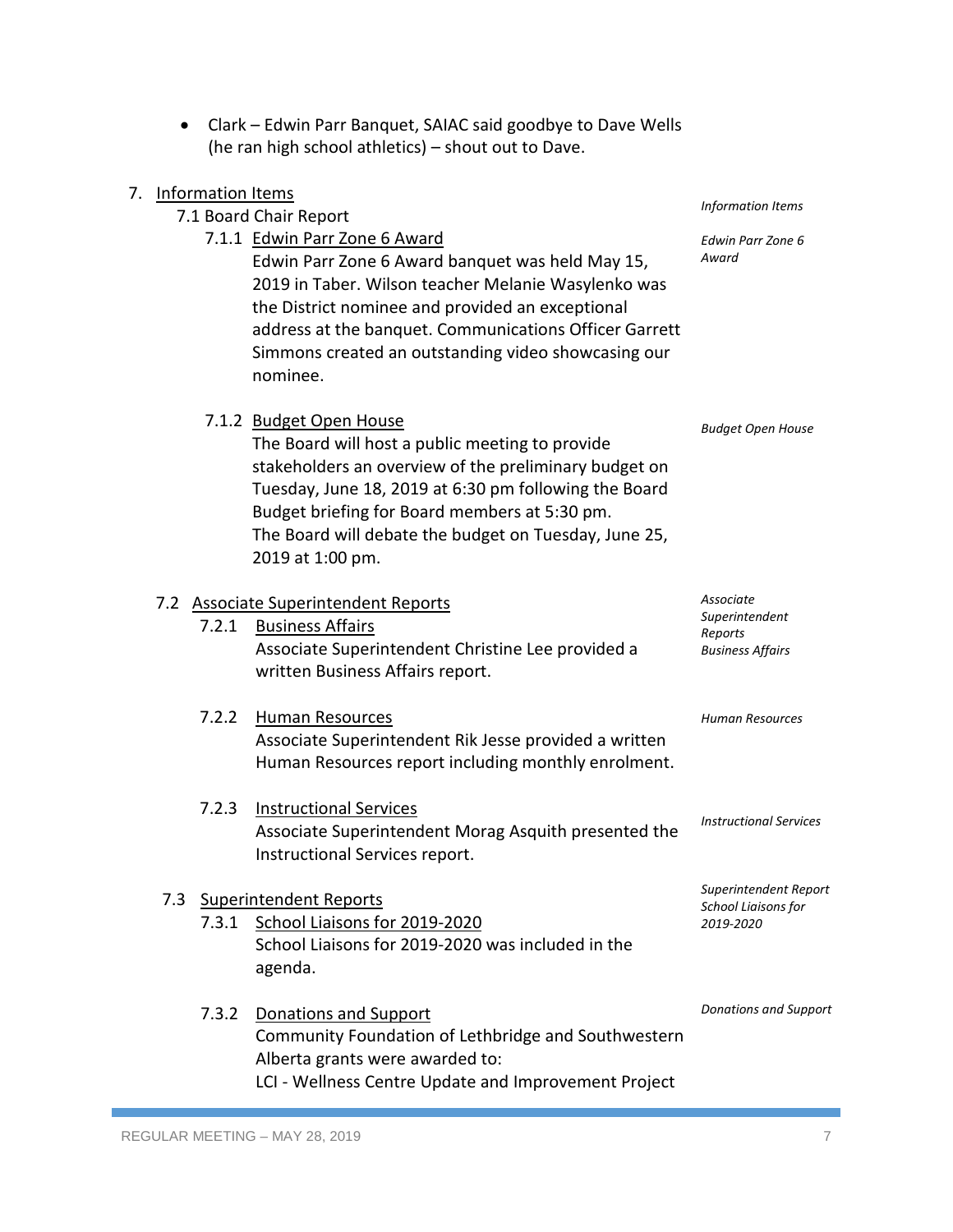| (55,000)<br>Ecole Agnes Davidson - Instrument Modernization<br>Project (\$10,000)<br>WCHS - Health and Wellness Program (\$10,000) |                                                                                                                                                                                                                            |                                             |
|------------------------------------------------------------------------------------------------------------------------------------|----------------------------------------------------------------------------------------------------------------------------------------------------------------------------------------------------------------------------|---------------------------------------------|
| 7.3.3                                                                                                                              | <b>Board Priorities Report</b><br>2018-19 District Priorities report of actions was shared.                                                                                                                                | <b>Board Priorities</b>                     |
| 7.3.4                                                                                                                              | <b>Acknowledgements of Excellence</b><br>Student and staff acknowledgements of excellence were<br>shared with the Board. Board members were<br>encouraged to congratulate the staff and students when<br>visiting schools. | Acknowledgements of<br>Excellence           |
| 7.3.5                                                                                                                              | <b>Calendar of Events</b><br>The Calendar of Events was reviewed for the period<br>May 28 to June 28, 2019.                                                                                                                | Calendar of Events                          |
| Trustee Jan Foster moved:<br>"to extend the meeting past 6:00 p.m."<br><b>CARRIED UNANIMOUSLY</b>                                  |                                                                                                                                                                                                                            | <b>Extend the meeting</b><br>6881/19        |
| 8.<br><b>Reports</b><br>8.1                                                                                                        | ATA Local Council - May 1, 2019<br>Trustee Jan Foster provided a written report from the<br>ATA Local Council meeting held May 1, 2019.                                                                                    | Reports<br>ATA Local 41                     |
| 8.2                                                                                                                                | <b>FNMI Advisory Committee - May 2, 2019</b><br>Trustee Doug James provided a written report for the<br>FNMI Advisory Committee meeting held May 2, 2019.                                                                  | <b>FNMI Advisory</b><br>Committee           |
| 8.3                                                                                                                                | District School Council - May 6, 2019<br>Trustee Doug James provided a written report from the<br>District School Council meeting held May 6, 2019.                                                                        | District School Council                     |
| 8.4                                                                                                                                | Policy Advisory Committee - May 8, 2019<br>Trustee Lola Major provided a written report from the<br>Policy Advisory Committee meeting held May 8, 2019.                                                                    | <b>Policy Advisory</b><br>Committee         |
| 8.5                                                                                                                                | District Student Advisory Council - May 14, 2019<br>Trustee Doug James provided a written report from the<br>District Student Advisory Council meeting held May 14,<br>2019.                                               | District Student<br><b>Advisory Council</b> |